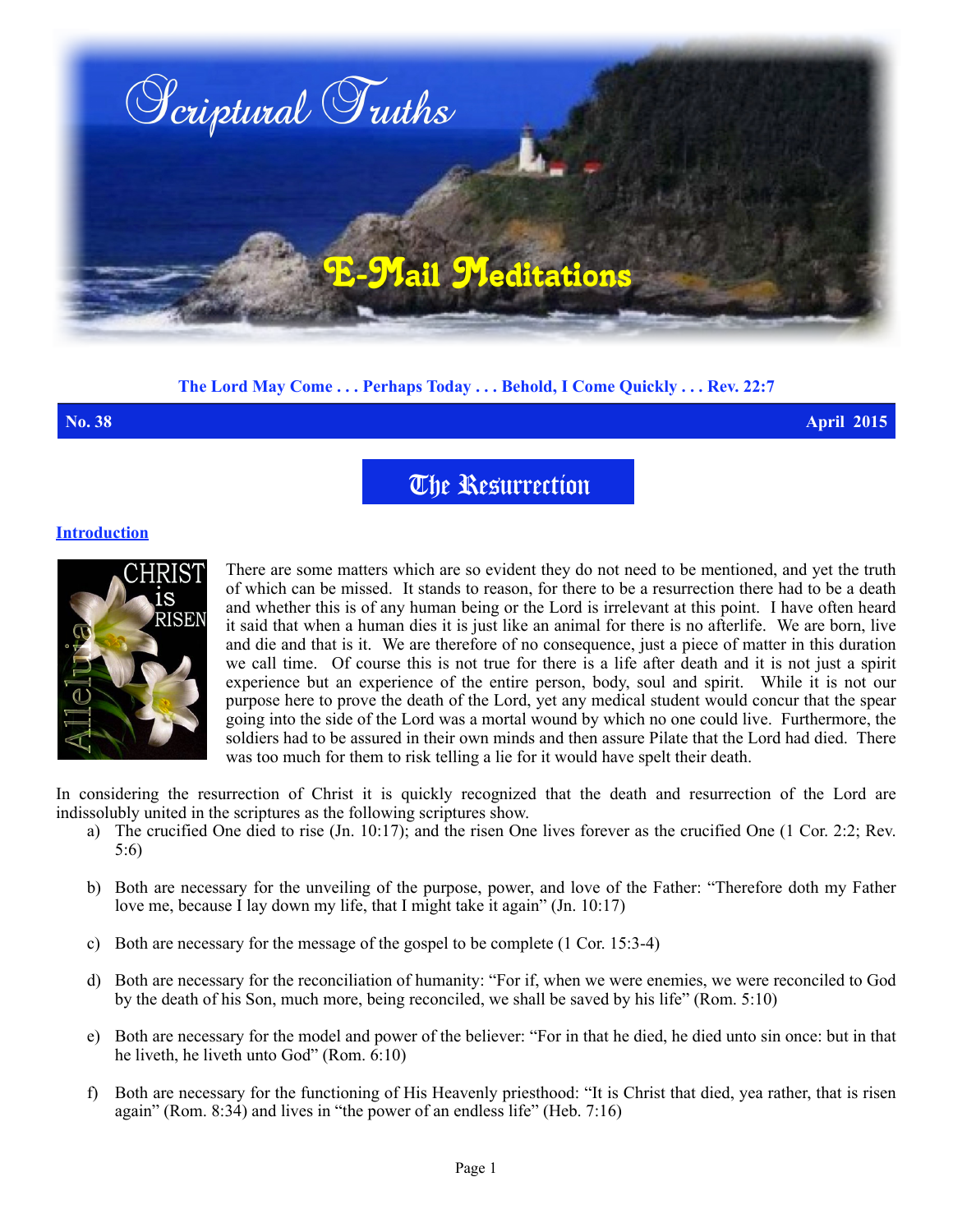- g) Both are necessary for the unilateral Lordship of Christ: "For to this end Christ both died, and rose, and revived, that he might be Lord both of the dead and living" (Rom. 14:9)
- h) Both are necessary for the coming union of the church: "For if we believe that Jesus died and rose again . . . . For the Lord himself shall descend from heaven with a shout" (1 Thess. 4:14-16)
- i) Both are necessary for the future prospect of those who die in the Lord: "Who died for us, that, whether we wake or sleep, we should live together with him" (1 Thess. 5:10)

## **The Evidences Are Multiple**

Dr. Luke, who wrote the Acts of the Apostles to the learned Theophilus wrote: "Also he shewed Himself alive after His passion by many infallible proofs". (*Passion* means to suffer badly and the Greek word is translated, endured sufferings, suffer, suffered, suffering suffers). Being alive He:

- a) Could be handled (Jn. 20:27)
- b) Was able to partake of natural food (Lk. 24:41-43)
- c) Was seen. There are and will be nineteen manifestations of the Lord after His resurrection, and they are as follows:
	- i) While on earth and before His ascension:
		- 1. Mary (Mk. 16:10-11; Jn. 20:18); the other women (Matt. 28:9-10); Simon Peter (Lk. 24:34; 1 Cor. 15:5 where he is called Cephas); the two on the road to Emmaus (Mk. 16:12; Lk. 24:13-35); the disciples in the upper room (Mk. 16:14; Lk. 24:36-43; Jn. 20:19-23); again to the disciples with Thomas present (Jn. 20:26-29); at the Sea of Galilee (Jn. 21:1-23); to more than 500 at once (1 Cor. 15:6); James (1 Cor. 15:7); on the mount when He gave the great commission (Matt. 28:16-20); again on the mount of Olives from where He ascended (Lk. 24:44-53; Acts 1: 3-9).
	- ii) After His ascension when in Heaven:
		- 1. Stephen (Acts 7:55-56); Saul (Paul) at his conversion (Acts 9:3-6); to Paul again when he was in Arabia (Gal. 1:12); to Paul again when in the Temple (Acts 22:17-21); Paul's last manifestation was when he was in prison, and while in some of these the Lord was not seen, yet there was an awareness of His presence and therefore His resurrection (Acts 23:11), and finally John on the isle of Patmos (Rev. 1:12-20).
	- iii) In the future:
		- 1. At the rapture when we are made like Him because we see Him (1 Jn. 3:2); and when He comes to rule (Rev. 1:7).
- d) He was known to have risen, while as yet not seen, when the vacated tomb bore witness to the fact. The soldiers (Matt. 28:11-15).

#### **The Attempts To Prevent Any Deception Concerning The Resurrection of The Lord**

Over a period of time and on several occasions the Lord had said that He would rise again on the third day (Mk. 9:31; 10:34). For all those who cried for His death and from the perspective of human rationale (Jn. 11:50; 18:14), every precaution must be taken to prevent any rumor of His resurrecting, yet they endorsed the truth of His resurrection. Some were done unwittingly and others deliberately.

- a) Those done unwittingly:
	- i) Joseph and Nicodemus wrapped the body in the Jewish manner, but in doing so, assisted in the proof of His resurrection. According to the Jewish method of burial, the body of the Lord would have been wrapped in linen cloths which were not knotted but sewn together. Between the fold of the clothes the spices were placed with the myrrh which was a gummy mixture which caused the clothes to be almost attached to the body so that it was almost impossible to remove them.
- b) That which was done wittingly:
	- i) A very large stone was placed at the mouth of the tomb, possibly 4-5 feet in size. There is a parenthetical statement in the Bezae manuscript of Mk. 16:4 which states: "twenty men could not move it and it is calculated that it weighs as much as 1 1/2 tons".
	- ii) The security guard. On the lower level this would have been done to prevent a Roman problem. This would not have been four soldiers standing at the four corners but rather a group of four to sixteen men who would have been killed had they slept while on watch.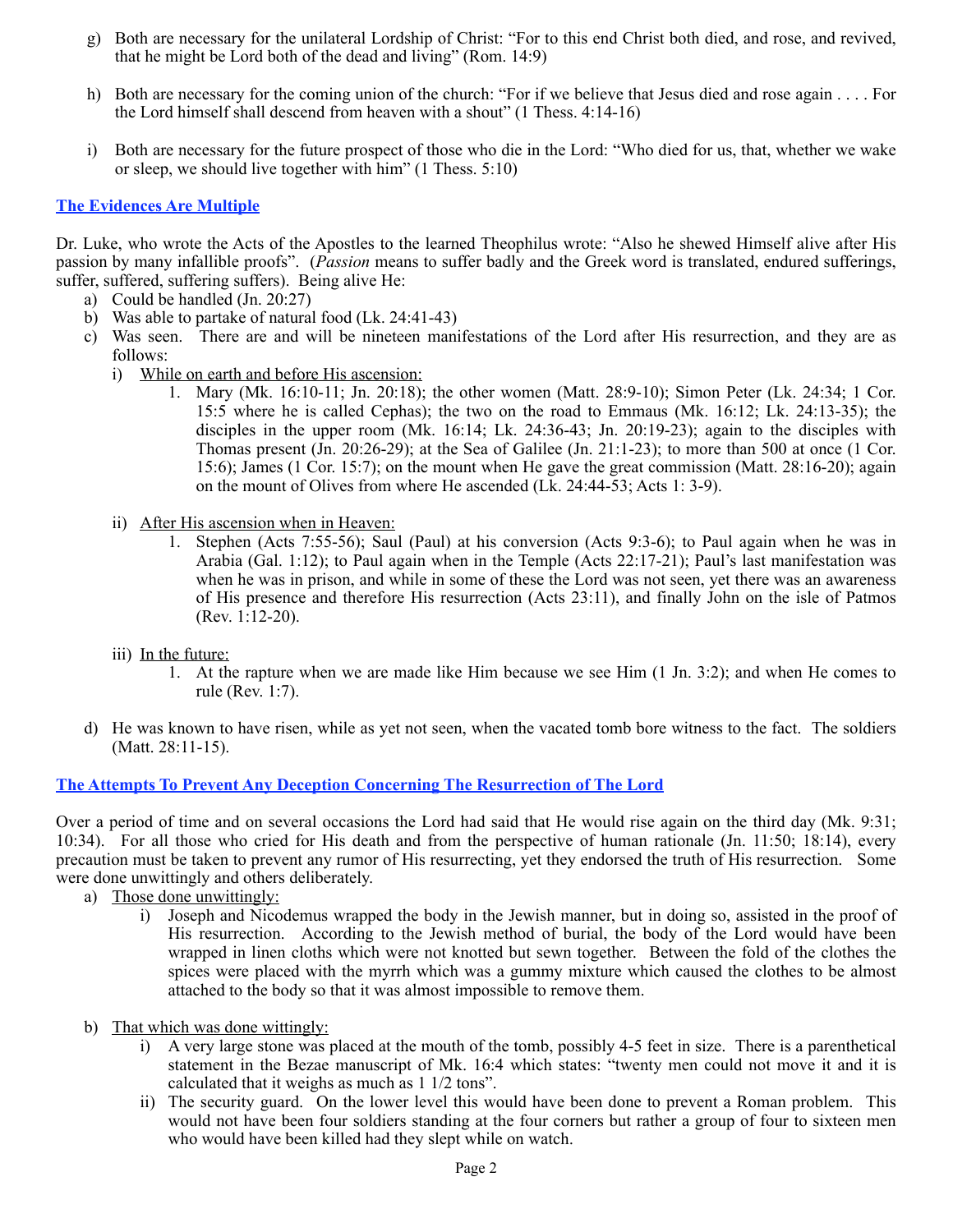- iii) The Roman seal. This was a cord which stretched across the stone, fastened at both ends with the Roman seal. This secured the tomb of the Lord and automatically would have prevented it from being confused with another tomb. To break the seal would have been to incur the judgment of the Roman government.
- c) By it He:
	- i) Was declared to be the Son of God (Rom. 1:4)
	- ii) Authenticated the testimony of the prophets (Psa. 16:10; Psa. 22:21-22; Isa. 53:8-10; Hos. 6:2, Jonah by his experience (Matt. 12:39-40).
	- iii) Was justified in His own prophetic announcements (Matt. 16:21; Jn. 2:19-22)
	- iv) His Kingship (Acts 13:34, the sure mercies of David) and Judgeship was assured (Acts 17:31)

#### **The Importance of The Bodily Resurrection of The Lord?**

Why did the Lord need a bodily resurrection? The bodily resurrection of the Lord is vital for a number of reasons:

- a) It was the only way to prove He had risen from the dead. Had no one seen or handled Christ after His resurrection there would be grave doubts of His physical resurrection and it could have been argued that His was only a spirit resurrection. This of course would be an acknowledgment that the spirit dies, a truth contrary to the scripture.
- b) The separation of the grave clothes showed a bodily resurrection.
- c) Christ Himself stated: "Destroy this temple, and in three days I will raise it up" (Jn. 2:19), and several observations are seen:
	- i) When He said this He was in a physical body therefore, His resurrection demanded a physical body. To this the Holy Spirit adds: "He spake of the temple of His body" (Jn. 2:21). Then it is recorded: "When therefore He was risen from the dead, His disciples remembered . . . and they believed the scripture, and the word which Jesus had said" (Jn. 2:22). By separating the "scripture" from the "word which Jesus had said," there is indicated that the Old Testament had taught the bodily resurrection of the Lord.
- d) One of the many portions of the scriptures which taught the Lord would rise is Psalm 16:10, a passage which is referred to by Peter in Acts 2:27 when he was preaching of the resurrection of our Lord from the dead, a subject which would have no relevance if it was simply a spirit resurrection. Added to this is our Lord's own words: "A spirit hath not flesh and bones, as ye see me have" (Lk. 24:39).
- e) When one reviews the resurrection of persons other than the Lord in the scriptures, they all are physical bodily resurrections. Not one of them was the resurrection of the spirit for the fact is the spirit never dies, it is only the body that dies. Those who are recorded as being raised are:
	- i) The widow of Zarephath's son  $(1 \text{ Kgs}, 17:21-22)$
	- ii) The Shunammite's son  $(2$  Kgs.  $4:32, 36)$
	- iii) A man by coming into contact with Elisha's bones  $(2 \text{ Kgs}, 13:20-21)$
	- iv) Jairus' daughter (Mk. 5:22-23, 41-42)
	- v) The widow of Nain's son (Lk. 7:12-15)
	- vi) Lazarus (Jn. 11:43-44)
	- vii) Those people raised after Jesus' resurrection (Matt. 27:52-53)
	- viii)Tabitha (Acts 9:36-41)
	- ix) Eutychus (Acts 20:9-12)
	- x) The two witnesses (Rev.  $11:3, 7, 11$ )
	- xi) The believers of this age  $(1$  Thess.  $4:15-16$
	- xii) The unsaved (Rev. 20:11-15)
	- xiii)Those of the first resurrection (Rev. 20:5-6)
- f) In what ways was the resurrected body of the Lord different from that of Lazarus, etc? His was a body which:
	- i) Was perfectly fitted to live in Heaven or earth (Acts 1:3-11)
	- ii) Carried the marks of the wounds in His feet, hands, and side (Jn. 20:20, 27)
	- iii) Was not restricted by natural boundaries of walls or locked doors (Jn. 20:19)
	- iv) Would never die again (Heb. 7:16)